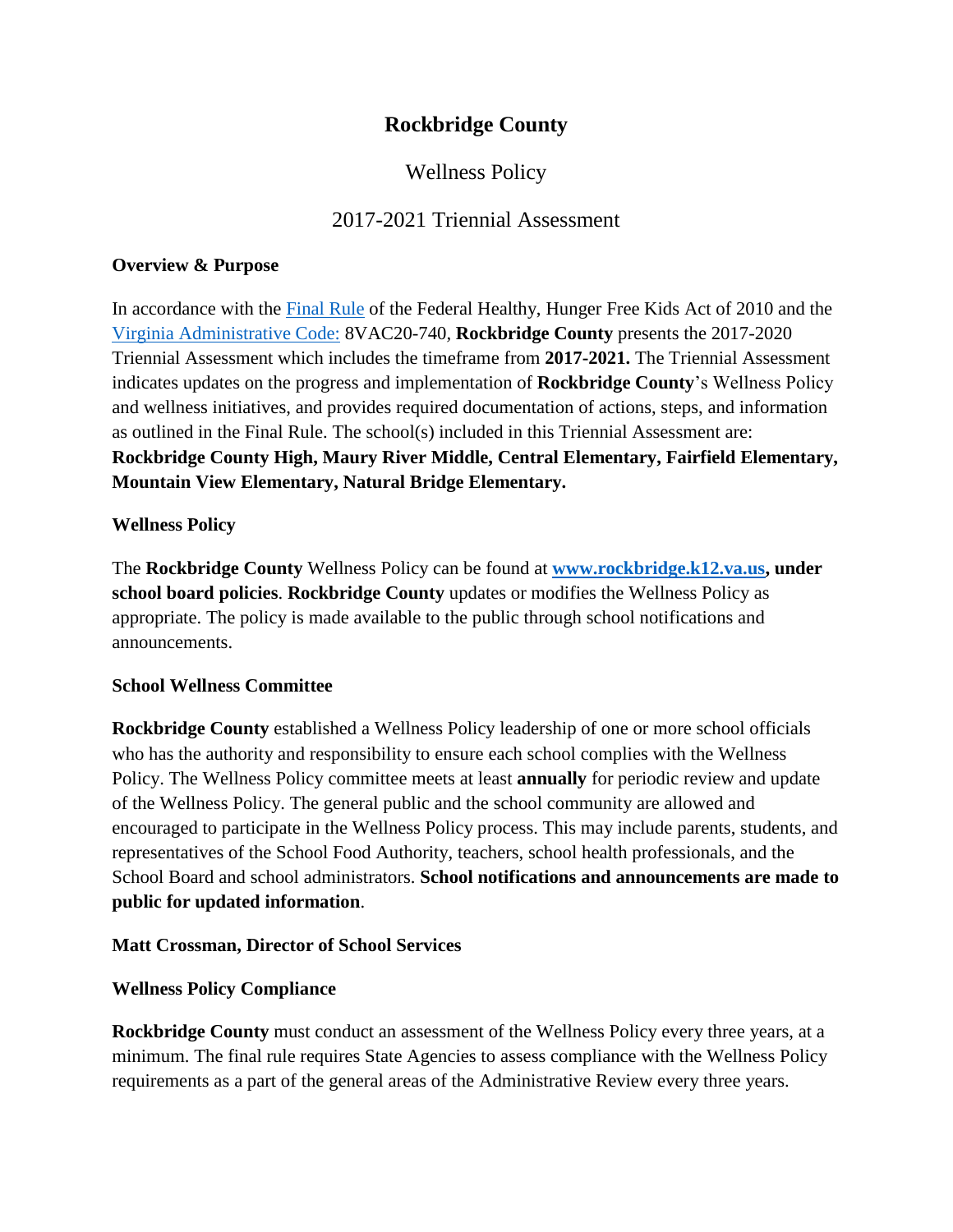**Rockbridge County is in compliance with all USDA and Virginia required Wellness Policy regulations.**

**Standards and Nutrition Guidelines for all Foods and Beverages Sold (Question IV on VDOE School Level Report Card)**

| <b>Standard/Guideline</b>                                                                                                                                                                  | <b>Met</b>   | <b>Not Met</b> |
|--------------------------------------------------------------------------------------------------------------------------------------------------------------------------------------------|--------------|----------------|
| We follow federal school meal nutrition standards for all foods and<br>beverages available for sale on campus during the school day.                                                       | $\mathbf{x}$ |                |
| We have implemented Smart Snacks nutrition standards for ALL<br>items sold during school hours, including: a la carte offerings,<br>items in school stores, and items in vending machines. | X            |                |
| We follow <b>Rockbridge County's</b> policy on exempt fundraisers as<br>outlined in our Division's Wellness Policy.                                                                        | X            |                |
|                                                                                                                                                                                            |              |                |

# **Standards and Nutrition Guidelines for all Foods and Beverages Sold (Question V on VDOE School Level Report Card)**

| <b>Standard/Guideline</b>                                                                                                                                                 | <b>Met</b> | <b>Not Met</b> |
|---------------------------------------------------------------------------------------------------------------------------------------------------------------------------|------------|----------------|
| We follow <b>Rockbridge County's</b> policy on standards for all foods<br>and beverages provided, but not sold, as outlined in our Division's $\ x\ $<br>Wellness Policy. |            |                |
|                                                                                                                                                                           |            |                |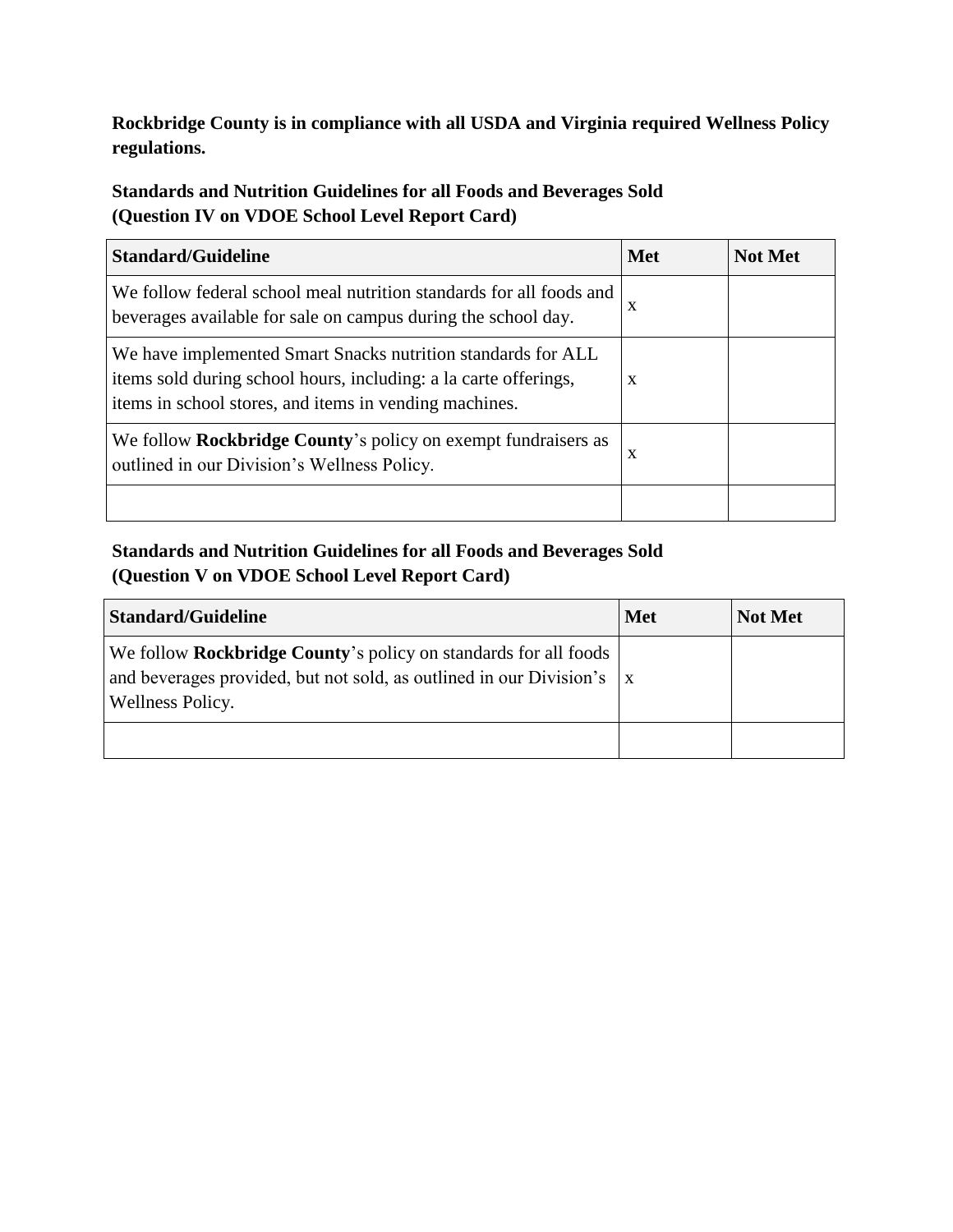# **Policy for Food and Beverage Marketing (Question VI on VDOE School Level Report Card)**

| <b>Standard/Guideline</b>                                     | <b>Met</b> | <b>Not Met</b> |
|---------------------------------------------------------------|------------|----------------|
| All food and beverage marketing meets Smart Snacks standards. |            |                |
|                                                               |            |                |

# **Description of Public Involvement**

| Standard/Guideline                                                                 | <b>Met</b> | <b>Not Met</b> |
|------------------------------------------------------------------------------------|------------|----------------|
| <b>Rockbridge County</b> permits participation by the general public               |            |                |
| and the school community in the Wellness Policy process. This                      |            |                |
| includes parents, students, and representatives of the School Food $\vert x \vert$ |            |                |
| Authority, teachers of physical education, school health                           |            |                |
| professionals, the School Board, and school administrators.                        |            |                |

# **Description of Public Updates**

| <b>Standard/Guideline</b>                                                                                                                                   | <b>Met</b> | <b>Not Met</b> |
|-------------------------------------------------------------------------------------------------------------------------------------------------------------|------------|----------------|
| The Wellness Policy is made available to the public on an annual<br>basis, at minimum. This includes any updates to and about the<br>Wellness Policy.       | X          |                |
| The Triennial Assessment, including progress toward meeting the<br>goals of the policy, will be made available to the public on or<br>before June 30, 2021. | X          |                |

# **Description of Policy Leadership**

| <b>Standard/Guideline</b>                                                                                                                                                                                           | <b>Met</b> | Not Met |
|---------------------------------------------------------------------------------------------------------------------------------------------------------------------------------------------------------------------|------------|---------|
| <b>Rockbridge County established a Wellness Policy leadership of</b><br>one or more LEA's and/or school official(s) who have the<br>authority and responsibility to ensure each school complies with<br>the policy. |            |         |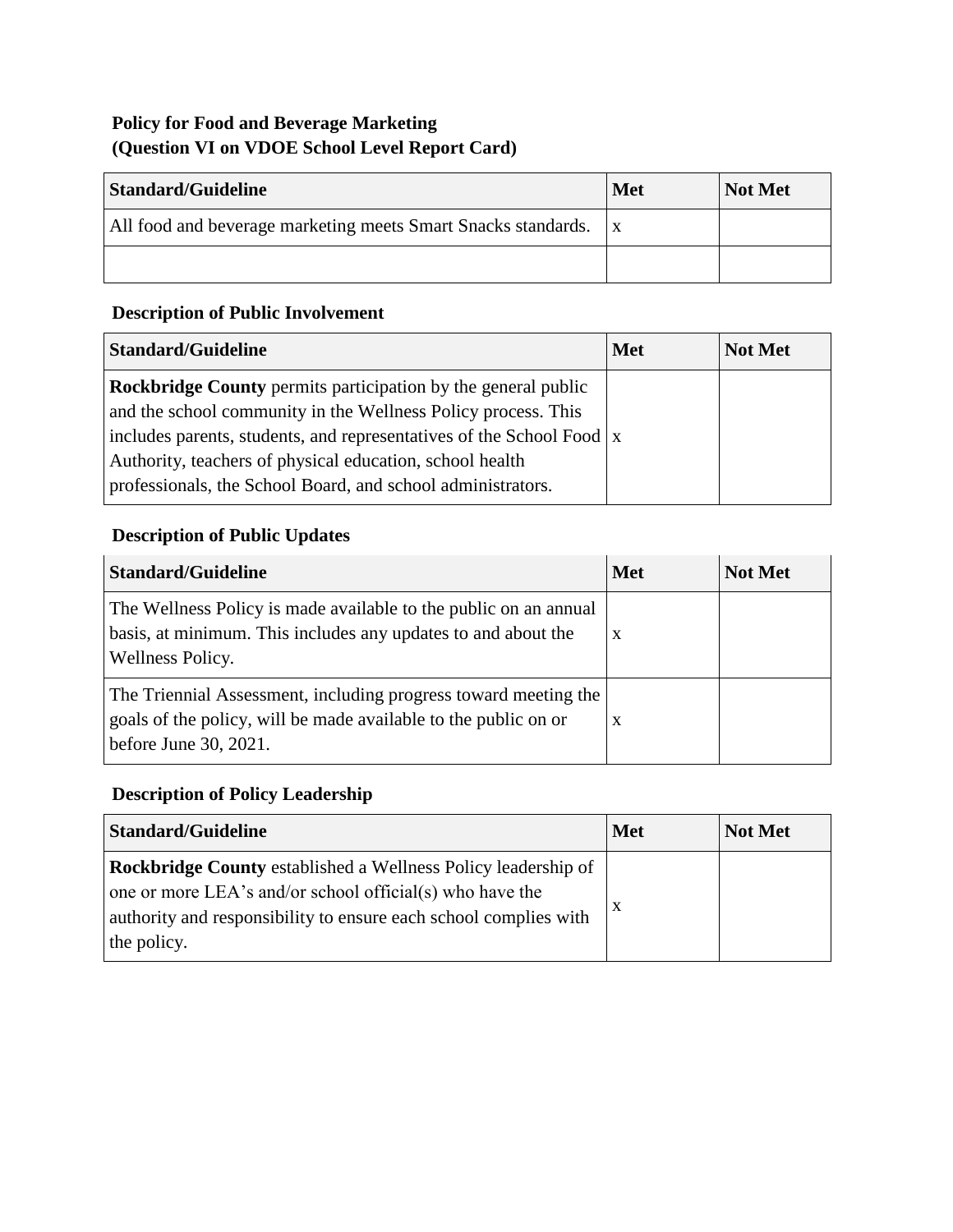#### **Description of Evaluation Plan**

| <b>Standard/Guideline</b>                                                                                                                                                                             | <b>Met</b> | <b>Not Met</b> |
|-------------------------------------------------------------------------------------------------------------------------------------------------------------------------------------------------------|------------|----------------|
| Evaluation plan includes measuring and making available to<br>the public, at least every three years, an assessment of the<br>implementation of the policy and review of the triennial<br>assessment. | X          |                |

#### **Quality of Wellness Policy**

Thoroughly reviewed by USDA Food and Nutrition Service, the Alliance for a Healthier Generation's model policy template is in compliance with the requirements set forth in the final rule.

**Rockbridge County is compliant with USDA policies but could do more to market and advertise on the school campuses for foods and beverages that meet Smart Snacks.**

#### **Progress towards Goals**

**All schools have improved on their Wellness Policy goals since the last triennial. Students are encouraged to start each day with a healthy breakfast. Food sold to students on campus during the day comply with USDA guidelines. Students will have adequate time to eat meals. Drinking water is available to all students (free). Formal physical fitness instruction is administered at each school site.** 

**Progress towards Nutrition Promotion and Education Goals (Question I on VDOE School Level Report Card)**

| <b>Description</b>                                                                                                    | <b>Met</b> | Not Met |
|-----------------------------------------------------------------------------------------------------------------------|------------|---------|
| Students will have adequate time to eat meals. Plans will<br>include efforts to reduce waiting time in serving lines. | X          |         |
|                                                                                                                       |            |         |

### **Progress towards Physical Activity Goals (Question II on VDOE School Level Report Card)**

| <b>Description</b>                                                                                                                                                              | <b>Met</b>   | <b>Not Met</b> |
|---------------------------------------------------------------------------------------------------------------------------------------------------------------------------------|--------------|----------------|
| <b>Formal physical fitness instruction and evaluation of</b><br>programs will be administered by the physical education<br>teacher(s). Classroom teacher(s) will provide active | $\mathbf{X}$ |                |